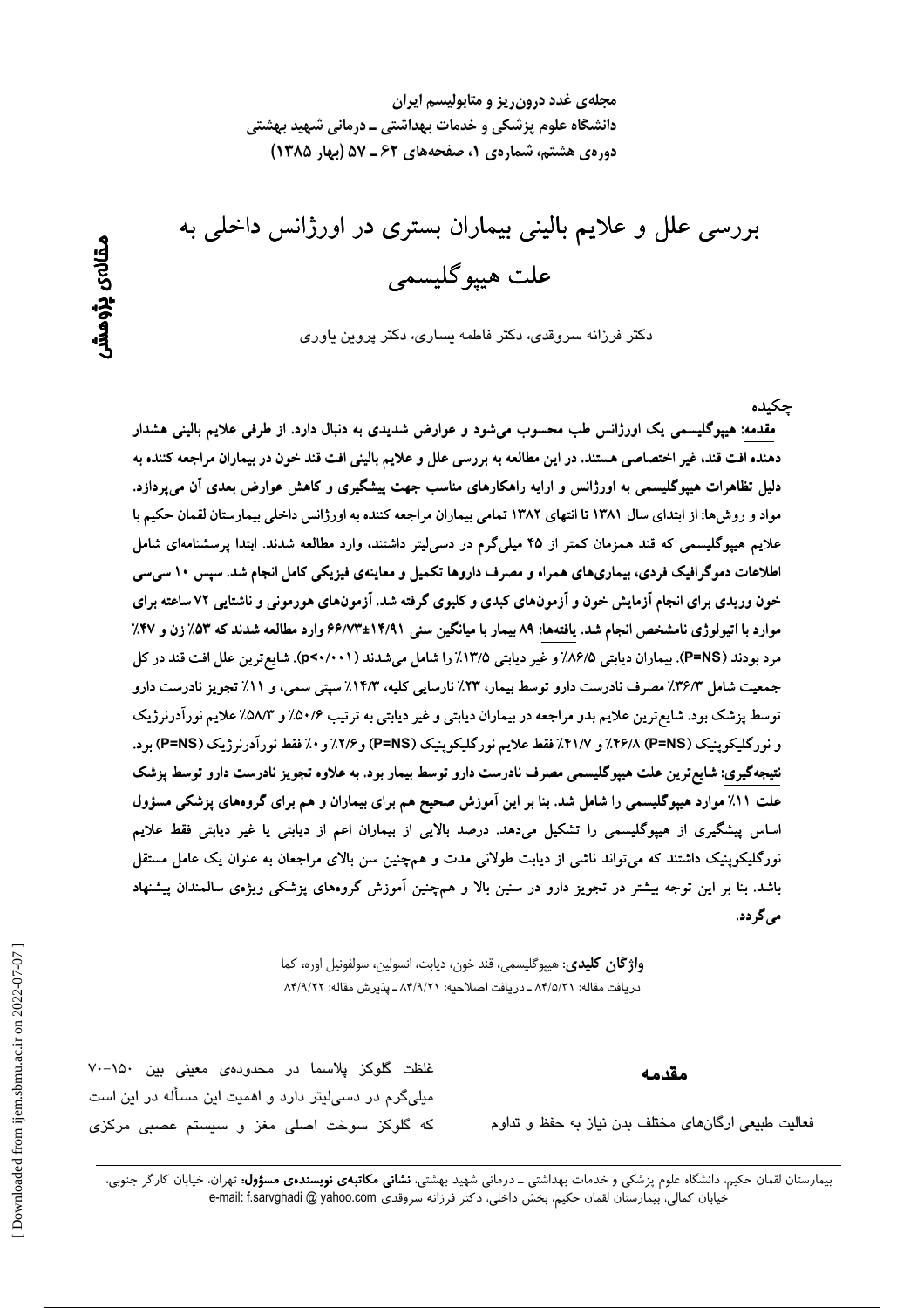میباشد.<sup>۲۰</sup> بدن برای جلوگیری از افت قند مکانیسم دفاعی دقیق و پیچیدهای دارد که شامل کاهش سطح انسولین پلاسما و افزایش سطح هورمونهای متضاد (کورتیزول، گلوکاگون، آدرنالین و هورمون رشد) میشود و همزمان تحریک سیستم آدرنرژیک باعث بروز علایم هشدار دهندهی نورآدرنرژیک میشود. در صورت ادامهی کاهش گلوکز خون به کمتر از ۴۵-۵۰ میلیگرم در دسی لیتر علایم نورگلیکوپنیک که نشانهی اختلال عملکرد سیستم عصبی مرکزی است نیز بروز خواهد کرد که در نهایت منجر به مرگ مغزی خواهد شد.<sup>۶-۳</sup>

مطالعهای که توسط دکتر فیشر و همکاران روی بیماران مراجعه کننده به اورژانس بیمارستان به دلیل افت قند انجام شده بود نشان داد که دو سوم این افراد دیابتی بودند و یک چهارم نیز عفونت شدید داشتند. سایر موارد شامل نارسایی کليوی ــ کبدی و بی غذايی مفرط بود.<sup>۷</sup> همچنين در بين بیماران بستری در بیمارستان داروها به خصوص انسولین شایع ترین علت افت قند گزارش شده است و بیماری های کبدی، قلبی، کلیوی و عفونتها در درجهی بعدی شیوع قرار دارند. کمبودهای هورمونی از نادرترین علل محسوب میشوند.''<sup>-۸</sup> علایم بالینی نیز بسیار متفاوت بود و نتایج منتشر شده از مطالعهی کرایر و همکاران در سال ۱۹۹۹ نشان دادند که گاه بیماران فقط با علایم نورآدرنرژیک و یا نورگلیکوپنیک مراجعه مینمایند و عامل سن بر بروز این علائم تأثيرگذار بوده است.''

هدف از این مطالعه بررسی علل هیپوگلیسمی در بیماران بستری در اورژانس داخلی و ارزیابی علایم بالینی بدو مراجعه در این افراد برای ارایه راهکاری مناسب جهت پیشگیری از بروز هیپوگلیسمی و کاستن عوارض بعدی آن است.

### مواد و روشها

این طرح از ابتدای سال ۱۳۸۱ در مرکز آموزشی ـ درمانی لقمان حکیم وابسته به دانشگاه علوم پزشکی شهید بهشتی آغاز شد و تا اسفند ماه ۱۳۸۲ به طول انجامید. گلوکز پلاسمای کمتر از ۴۵ میلیگرم در دسیلیتر همراه با علایم بالینی هیپوگلیسمی شامل علایم نورآدرنرژیک (ضعف، تعریق، ترمور، گرسنگی، تاری دید و تپش قلب) یا علایم نورگلیکوپنیک (سردرد، دوبینی، اختلال حافظه و تمرکز،

خواب آلودگی، تشنج و کما) به عنوان معیارهای تشخیصی هیپوگلیسمی در نظر گرفته شد. در طی مدت این طرح تمامی افراد بالای ١٢ سال که به دلیل علایم افت قند به اورژانس داخلی مراجعه کرده و در آزمایش، گلوکز پلاسمای همزمان آنها کمتر از ۴۵ میلیگرم در دسی لیتر گزارش شده بود وارد مطالعه شدند. پس از ثبات وضعیت همودینامیک در ابتدا پرسشنامهای تکمیل شد که شامل اطلاعلت دموگرافیک فرد (سن، جنس، شغل و میزان تحصیلات)، سابقهی بیماریهای قبلی از جمله دیابت و طول مدت آن، سابقهی دارویی و مصرف الكل و دوز مصرفى روزانه، اعتياد و نوع آن، و وعدههای غذایی بود. سپس علایم بالینی و زمان شروع آن ثبت و معاینهی سیستمیک کامل برای بیمار انجام شد. در صورت عدم هوشیاری یا عدم همکاری بیمار، اطلاعات فوق از همراهان گرفته شد. در انتها ۱۰ سیسی خون وریدی براي آزمونهاي سنجش گلبولهاي خوني، فعاليت كليوي، و کىدى گرفتە شد.

آزمونهای کبدی شامل PT به روش ترومبوپلاستین (محدودهى طبيعى كمتر از ١۴ ثانيه)، آلبومين (محدودهى طبیعی ۵–۳/۵ گرم در دسی!یتر) و پروتئین (محدودهی طبیعی ۸<sup>ـــو</sup> گرم در دسـیلیتر) به روش کالریمتری انجام شد. گلوکز یلاسما به روش آنزیماتیک (محدوده*ی* طبیعی ۷۰–۱۱۰ میلیگرم در دسهایتر) و بررسی کلیوی شامل اوره (محدودهى طبيعى كمتر از ٢٠ ميلى گرم در دسى ليتر) و کراتینین (محدودهی طبیعی کمتر از ۱/۴ میلیگرم در دسیلیتر) به روش ژافه انجام شدند.

در صورتی که پس از آزمونهای تکمیلی علت افت قند نامشخص می،اند بررسیهای هورمونی شامل سنجش کورتیزول پایه در دقایق ۳۰ و ۶۰ پس از تحریک با ACTH (۲۵۰ میلیگرم، کوسینتروبین) وریدی و همچنین بررسی عملکرد تیروئید انجام میشد و در صورت طبیعی بودن، آزمون ناشتایی ۷۲ ساعته صورت میگرفت. در مورد افرادی که با تشخیص دیابت جدید و قند خون زمان تشخیص کمتر از ۱۶۰ میلیگرم در دسی لیتر تحت درمان با گلیبنکلامید ۵ میلیگرم در روز یا بیشتر قرار گرفته بودند واژە*ی* «تجویز نادرست» اطلاق گردید.

اطلاعات به دست آمده با استفاده از آزمون t و آزمون خي و اسكوار با نرمافزار SPSS-Version 11 تجزيه و تحليل شدند.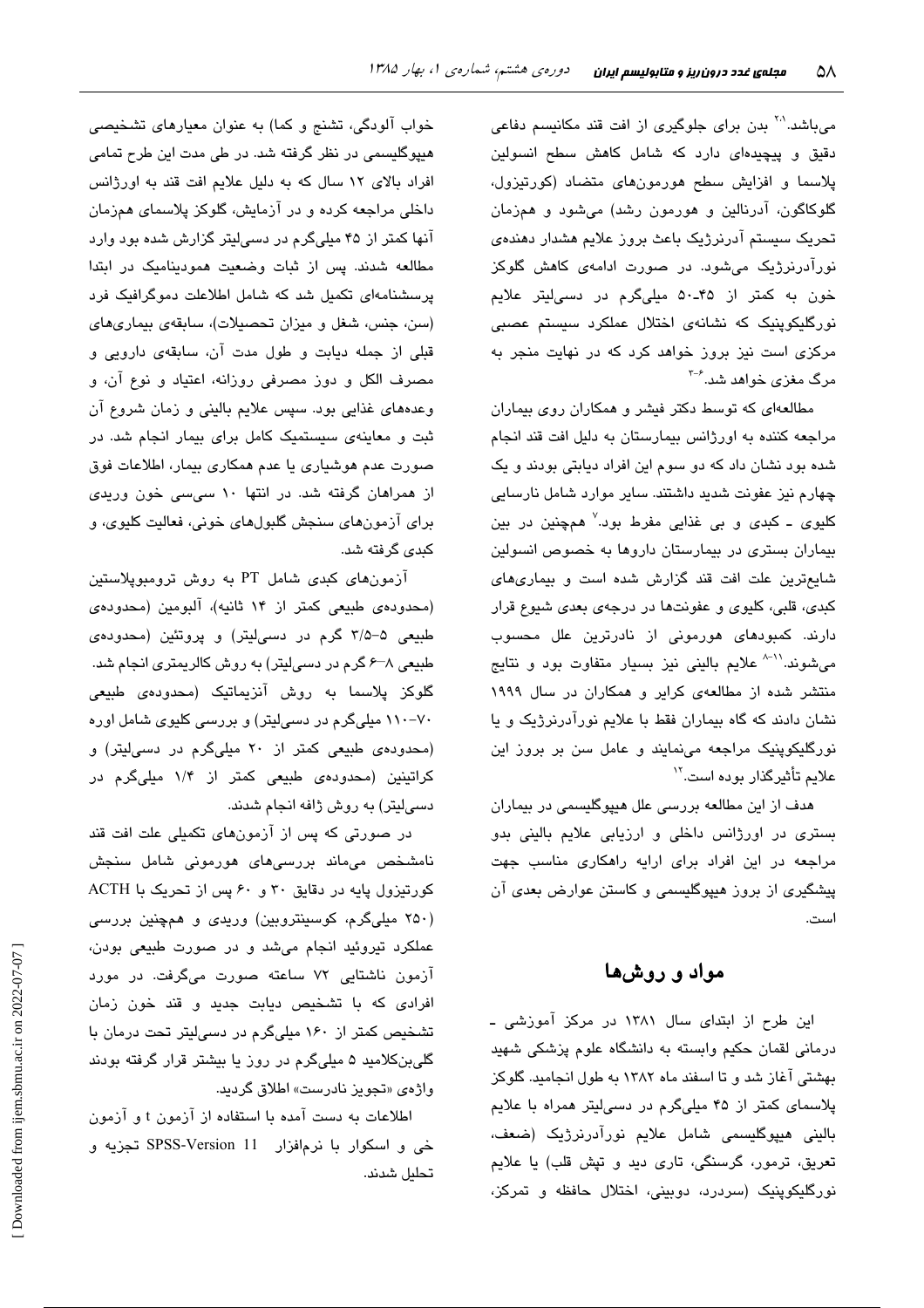#### بافتهها

در این مطالعه، ۸۹ بیمار با علایم هیپوگلیسمی و قند خون کمتر از ۴۵ میلیگرم در دسی لیتر هنگام مراجعه به اورژانس داخلی بررسی شدند. محدودهی سنی این افراد ۹۰–۲۰ سال با میانگین ۱۴/۷±۱۴/۹۱ و شامل ۴۷ نفر (۵۳٪) زن و ۴۲ نفر (۴۷٪) مرد بود (p>۰/۰۵). از این تعداد، ۷۷ نفر (۸۶/۵٪) سابقهی دیابت شناخته شدهی قبلی داشتند و ١٢ نفر (١٣/۵٪) غير ديايتي بودند (p<٠/٠٠١). متوسط طول مدت ابتلا به دیابت ١٠±١٠ سال (١ هفته تا ۴۵ سال) بود.

هیچ یک از بیماران سابقه مصرف الکل را بیان نکردند. متوسط میزان قند خون بدو مراجعه در گروه بیماران دیابتی ٣+٣/٥۶ و در بيماران غيرديابتي ٢٩/٢٥+ بود (p>٠/٠٥). ٣ /۷۵٪ بیماران دیابتی با گلیبنکلامید، ۲۰/۸٪ با تزریق انسولین و ۳/۹٪ تجویز همزمان گلی بنکلامید و انسولین درمان میشدند.

شايعترين علل افت قند در كل جمعيت به ترتيب شامل مصرف نادرست دارو توسط بیمار (۳۶/۳٪)، نارسایی کلیه (۲۳٪)، سپتی سمی شدید (۱۴/۳٪)، و تجویز نادرست دارو توسط پزشک (۱۱٪) بود. اما معاینهها و بررسی های کاملتر آزمایشگاهی در بیشتر بیماران وجود چند عامل همزمان برای افت قند را نشان داد (جدول ۱).

جدول ۱ــ علل هیپوگلیسمی در کل بیماران بستری در اورژانس (۸۹ نفر)

| درصد                                 | اتيولوژي                        |
|--------------------------------------|---------------------------------|
| 7.57                                 | مصرف نادرست دارو توسط بیمار     |
| 7.77                                 | مصرف دارو به قصد خودکشی         |
| X'                                   | مصرف نادرست دارو + نارسایی کلیه |
| 257/5                                | مصرف نادرست دارو + تغذيه ناكافي |
| ۰۱٪                                  | نارسایی کلیه                    |
| ۷۵/۳٪                                | نارسايي كليه + تغذيه ناكافي     |
| 7.77                                 | نارسایی کلیه + مصرف بالای اپیوم |
| ۶۴/۴/                                | نارسايى كليه + سپسيس            |
| 255/7                                | عفونت شديد +– تغذيه ناكافي      |
| $\lambda$                            | تجویز نادرست پزشکی              |
| '/.V/V                               | تغذيه ناكافي به دنبال CVA       |
| 7.0/0                                | گاستروآنتریت شدید               |
| $\frac{2}{\lambda}\frac{1}{\lambda}$ | نارسایی قلبی شدید               |
| $\frac{2}{\lambda}\frac{1}{\lambda}$ | مصرف بالاي اپيوم                |

در گروه بیماران دیابتی شایعترین علل شامل مصرف نادرست دارو توسط بیمار (٣۶/٨٪)، نارسایی کلیه (٢١٪)، تجویز نادرست دارو (۱۳٪) و عفونت شدید (۱۱٪٪) میشد. در گروه بیماران غیر دیابتی دو نفر به قصد خودکشی گلی بنکلامید و یک نفر انسولین استفاده کرده بودند (۲۵٪). چهار بیمار مبتلا به عفونت شدید بودند و مصرف غذای کافی هم نداشتند (۳۳٪). چهار بیمار نارسایی حاد کلیه و عدم مصرف کافی غذایی داشتند (٣٣٪) و یک بیمار نیز به دلیل CVA و عدم توانایی در بلع (۹٪) دچار افت قند شده بود (جدول٢).

جدول ۲ـ علل هیپوگلیسمی در بیماران دیابتی (۷۷ نفر) و غیر دیابتی (۱۲ نفر) بستری در اورژانس

| غيرديابتى                | ديابتى                   | اتيولوژي                    |
|--------------------------|--------------------------|-----------------------------|
| ۲۵٪                      | $X5/(\lambda)$           | مصرف نادرست دارو توسط بیمار |
|                          |                          | غیر عمد و یا برای خودکشی    |
| 7.۳۳                     | 7.71                     | نارسایی کلیه                |
| $\overline{\phantom{0}}$ | 7.15                     | تجویز نادرست دارو           |
| 7.۳۳                     | $2\lambda\lambda/\Delta$ | عفونت شديد                  |
| %،                       | $!/N$ ۶                  | بی غذایی به علت CVA         |
|                          | ۱٫۶/۵                    | گاستروآنتریت شدید           |
|                          | $7.1/\tau$               | Opium over dose             |
|                          | $7/\gamma$               | نارسایی قلبی شدید           |

در مورد ۲ بیمار که دلایل افت قند کافی به نظر نرسید، آزمونهای هورمونی و آزمون ۷۲ ساعته انجام و نتیجه طبیعی گزارش شد.

شايعترين علايم مراجعه در كل بيماران به ترتيب علايم نورآدرنرژیک به همراه نورگلیکوینیک (۵۱/۷٪)، فقط علایم نورگلیکوپنیک (۴۱/۶٪) و فقط علایم نورآدرنرژیک (۲/۲٪) بود. این علایم در بیماران دیابتی و غیردیابتی به ترتیب ۰/۶٪-۵۸٪۳٪ (علایم نورآدرنرژیک + نورگلیکوپنیک)، ۴۱/۷-٬۴۶/۸): (علایم نورگلیکوینیک) و ۲/۶٪– ٪۰ (علایم نورآدرنرژیک) بود (نمودار ۱). مقایسهی علایم بالینی بین دو گروه معنیدار نبود.

٢٧٪ بیماران دیابتی سابقهی قبلی از حملات هیپوگلیسمی داشتند. ۳۳٪ بیماران دیابتی تحت درمان با بتا بلوکر (آتنولول ۱۰۰ میلیگرم در روز) بودند که همگی با علایم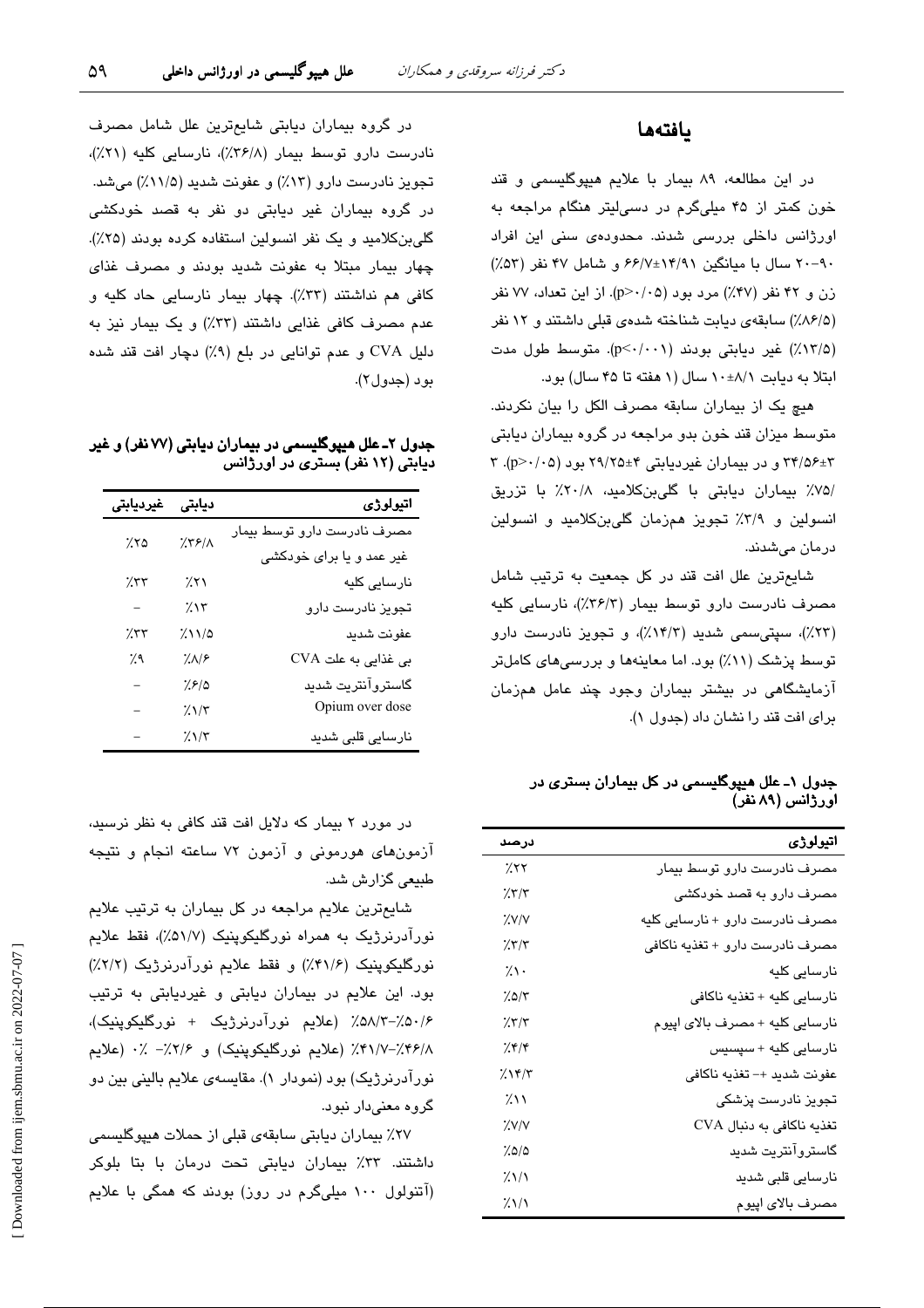نورگلیکوینیک مراجعه کرده بودند. ۳۰٪ از بیماران داروهای مهارکنندهی ACE مصرف میکردند که ۲۰٪ آنان همزمان از بتابلوکر نیز استفاده میکردند.

متوسط کراتینین سرم در افرادی که نارسایی کلیه داشتند ۵۲/۰±۲/۵ میلیگرم در دسی لیتر بود.

۳ بیمار (۳/۳٪) به دلیل نارسایی کلیه و سپتی سمی در



طی بستری فوت شدند.

## نمودار ١– مقايسهي علايم باليني بدو مراجعه در بيماران دیابتی و غیردیابتی

#### بحث

هیپوگلیسمی یک بیماری نیست بلکه نشانهای از عدم تعادل سوخت و ساز گلوکز در بدن است و علل متعددی برای آن مشخص شده که به تنهایی یا همراه با هم موجب بروز این عارضه میشوند. در این مطالعه دلایل افت قند در بیماران هیپوگلیسمیک بستری در اورژانس یک بیمارستان عمومی مورد بررسی قرار گرفته است. در طی ۲ سال، ۸۹ بیمار با میانگین سنی ۶۶ سال وارد مطالعه شدند. شیوع هیپوگلیسمی بین دو جنس مؤنث و مذکر تفاوتی نداشت. ۰/۶/۵٪ بیماران مبتلا به دیابت شناخته شده بودند. در سایر مطالعهها نیز هیپوگلیسمی در بیماران دیابتی بیشترین تعداد مراجعان را شامل میشود.<sup>۱۳۸۶</sup> یک بررس*ی* که توسط مالوف و همکاران روی بیماران مراجعه کننده به اورژانس به دلیل هیپوگلیسمی انجام شد، مشخص کرد که بیش از ۶۵٪ مراجعان دیابتی بودند.<sup>۷</sup>

شایعترین علت مراجعه به اورژانس مصرف نادرست دارو به عمد یا غیر عمد توسط بیمار (٣۶/٣٪) بود و شامل مصرف گلیبنکلامید (٧٥/٣٪)، تزریق انسولین (٢٠/٨٪) یا مصرف همزمان (٣/٩٪) می شد و از این میان ٣ بیمار به

قصد خودکشی از داروهای فوق استفاده کرده بودند. سایر علل افت قند شامل نارسایی کلیه، سپتیسمی شدید و تجویز نادرست دارو توسط پزشک بود. به طور کلی داروها به عنوان شايعترين علل هيپوگليسمى در سطح دنيا گزارش شدهاند. <sup>۲۰-۱۷</sup> بنا بر این آموزش درست بیماران برای استفاده از دارو و توضیح علایم افت قند در درجهی اول اهمیت برای پیشگیری از هیپوگلیسمی قرار دارد به خصوص که ۲۷٪ بیماران دیابتی در این مطالعه سابقهی قبلی حملات هیپوگلیسمی داشتند. در مطالعهی سلترز روی موارد هیپوگلیسمی گزارش شده از سال ۱۹۸۸–۱۹۴۰ میلادی، انسولین، سولفونیل اوره، و الکل بیش از ۷۰٪ علل هیپوگلیسمی را شامل میشدند.'' مطالعهی دیگری توسط فیشر به روی بیماران بستری در بیمارستان نشان داد که داروها به ویژه انسولین شایعترین علت افت قند و در درجهی بعد بیماریهای شدید کلیوی، کبدی، قلبی و عفونتها قرار داشتند و کمبودهای هورمونی نادرترین علل بودند.^ به علاوه، شیوع هیپوگلیسمی ناشی از الکل در آمریکا حتی از مصرف سولفونیل اوره نیز بیشتر بوده و به عنوان شایعترین علت مرگ ناشی از هیپوگلیسمی گزارش شده است.'' در مطالعهی حاضر موردی از مصرف الکل وجود نداشت که شاید به علت امتناع افراد از بیان آن باشد.

نتایج مطالعه مشخص کرد که در بیشتر موارد بیش از یک عامل در بروز هیپوگلیسمی دخیل بوده است (جدول ۱) و با توجه به میانگین سنی ۶۶ سال گروه مطالعه این نکته بسیار با اهمیت است که در بیماران مسن به ویژه مبتلایان به دیابت طولانی مدت، اختلالهای هر چند اندک که در سنین پايينتر به راحتي تحمل ميشوند نيز مورد توجه ويژه قرار گیرند، زیرا همراهی این اختلالها میتواند سبب افت قند شدید در افراد این گروه سنی خاص شود. سن بالا و طول مدت دیابت به دلیل کاهش مکانیسمهای دفاعی هورمونهای متضاد مانند کاهش گلوکاگون و نوروپاتی اتونوم اثرات تشدید کنندهای در بروز هیپوگلیسمی اعمال میکنند. به علاوه، مصرف داروهایی مانند بتا بلوکرهای غیراختصاصی و مهارکنندههای ACE نیز عوامل همراهی کننده محسوب می،گردند.<sup>۲۴–۲۱</sup> در مطالعهی حاضر ۳۳٪ بیماران دیابتی همزمان مصرف بتابلوکر نیز داشتند و همگی با علایم نورگلیکوپنیک مراجعه کرده بودند. از دیگر علل شایع هیپوگلیسم*ی در مطالعهی حاضر تجویز نادرست دارو* توسط گروه پزشکی (۱۱٪) بود. در اکثر مطالعهها این عامل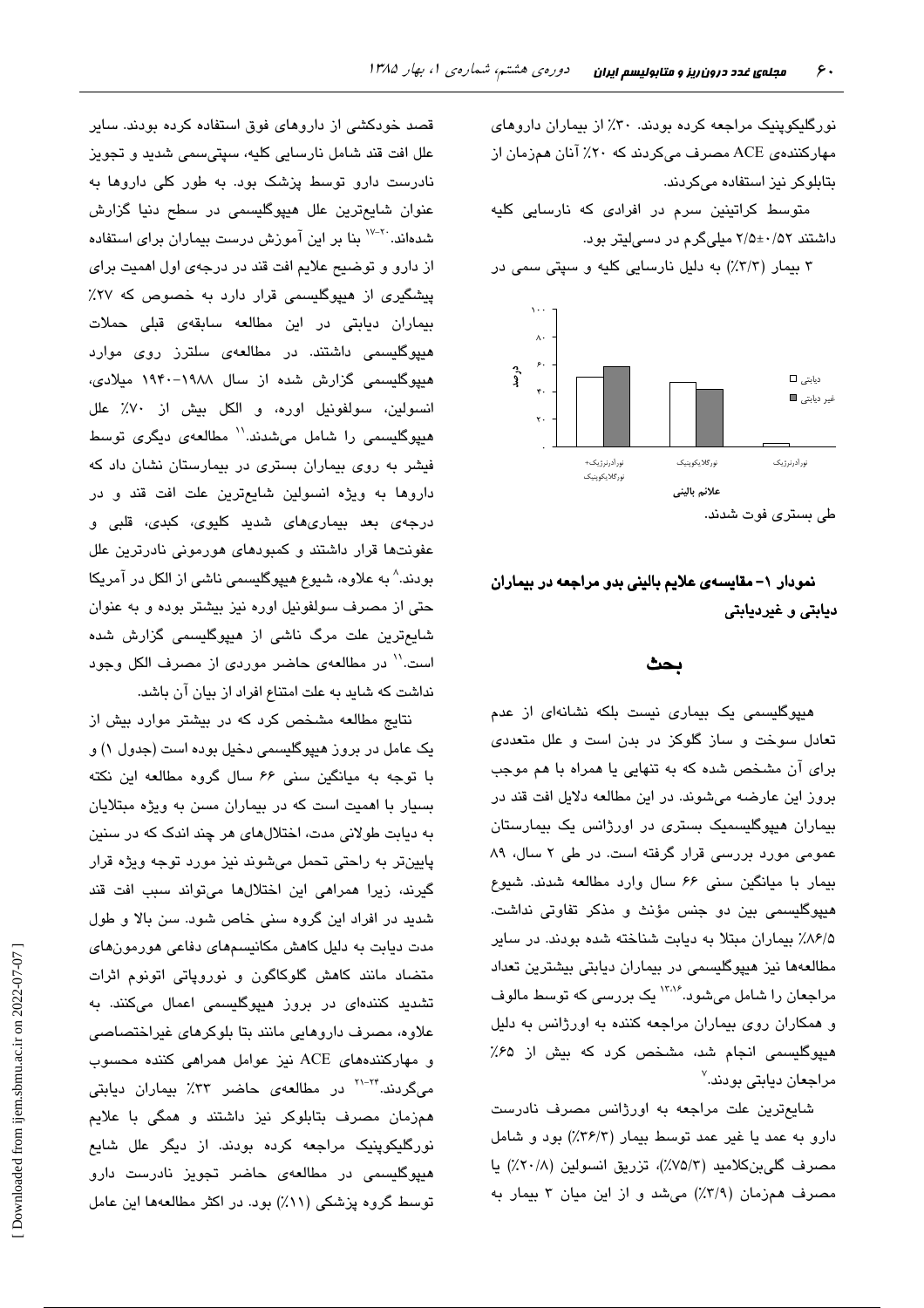در گروہ پاتروژنیک از علل هیپوگلیسمی تقسیمبندی میشود اما در طی مطالعهی اخیر با توجه به شیوع نسبتاً بالای آن به عنوان گروهی مجزا تقسیمبندی شد که شامل ۱۰ بیمار بود. این بیماران در طی چند روز تا چند هفتهی قبل از مراجعه فقط با یک نوبت قند ناشتای کمتر از ۱۶۰ به عنوان دیابت جدید تحت درمان، گلیبنکلامید با دوز ۵ میلیگرم در روز یا بیشتر قرار گرفته بودند. مهمترین پیام این بازنگری آن است که به طور اساسی تعیین هدف درمانی در کنترل قند خون افراد و تصمیمگیری برای شروع و دوز مصرفی داروی ضد دیابت در افراد مسن نیاز به دقت و وسواس ىىشترى دارد كە خود مستلزم آموزش مناسب برا*ى* گروههای پزشکی درگیر با این گروه سنی خاص است و شاید دلیلی بر لزوم توجه به طب سالمندان باشد. امروزه در بسیاری از کشورها شاخهی خاصی به عنوان طب سالمندان ایجاد شده که پزشکان متخصص را آموزش میدهند. به علاوه در بعضی از بیمارستانها بخشهای ویژهی سالمندان وجود دار د.~~~~

شايعترين علايم زمان مراجعه در كل بيماران علايم نورآدرنرژیک + نورگلیکوپنیک (۵۱/۷٪)، علایم نورگلیکوپنیک (۴۶/۱٪) و علایم نورآدرنرژیک (۲/۲٪) بود و مقایسهی علائم در بین بیماران دیابتی و غیردیابتی تفاوتی نشان نداد. در واقع بیش از ۹۵٪ این افراد با علایم نورگلیکوینی بستری شدند که ۴۶/۱٪، بروز علایم نورآدرنرژیک را در ابتدا بیان نمی کردند. این مساله نه تنها به دلیل اختلالهای سیستم اتونوم و هیپوگلیسمی بی خبری در بیماران دیابتی بلکه ناشی از افزایش سن و تفاوت درک و بیان علایم در افراد مختلف می باشد.<sup>۲۹-۲۸</sup> در مطالعهای که توسط شبلو و همکاران روی ۶۰ بیمار با میانگین سنی ۶۵ سال بستری در بخش سالمندان که طی بررسی آزمایشگاهی متوجه افت قند خون آنها شده

- 4. Blackman JD, Towle VL, Lewis GF, Spire JP, Polonsky KS. Hypoglycemic thresholds for cognitive dysfunction in humans. Diabetes 1990; 39: 828-35.
- Service FJ. Classification of hypoglycemic disorders.  $\mathcal{F}$ Endocrinal Metab Clin North Am 1999;28:501-17.
- 6. Fanelli C, Pampanelli S, Epifano L, Rambotti AM, Ciofetta M, Modarelli F, et al. Relative roles of insulin and hypoglycaemia on induction of neuroendocrine responses to, symptoms of, and deterioration of cognitive function in hypoglycaemia in male and female humans. Diabetologia 1994; 37: 797-807.
- 7. Malouf R, Brust JC. Hypoglycemia: causes, neurological manifestations, and outcome. Ann Neurol 1985: 17: 421-30.

بودند (میانگین قند ۷±۳۸/۹ میلیگرم در دسی لیتر)، انجام شد، تنها ۳۸/۴٪ علایم بالینی هیپوگلیسمی را درک و بیان کرده بودند. <sup>۳</sup> عدم تفاوت معنیدار تظاهرات بالینی بین دو گروه دیابتی و غیردیابتی این نکته را خاطر نشان میکند که افزایش سن به عنوان یک عامل مستقل از دیابت میتواند تظاهرات بالینی را تحت تأثیر قرار دهد. دلایل متعددی برای این مسأله وجود دارد. از جمله اینکه حجم آب بدن در افراد با افزایش سن کاهش مییابد که به طور غیرمستقیم بر متابولیسم داروها تأثیرگذار خواهد بود. به علاوه افزایش سن باعث تضعيف پيشروندەي مكانيسم دفاعى هورمون هاي متضاد میشود، بنابراین پاسخ دفاعی بدن در برابر عوارض داروها کاهش میبابد. به عنوان مثال میتوان به ایجاد هیپوتانسیون وضعیتی به علت مصرف داروهای ضد فشار خون، اختلالهای الکترولیتی ناشی از مصرف دیورتیکها، عوارض گوارشی داروهای ضد التهابی غیر استروئید و هیپوگلیسمی به دنبال درمان دیابت اشاره کرد. بنا بر این تجویز دارو در افراد مسن با توجه به تغییر متابولیسم بدن نیان به دقت بیشتر ی دار د.<sup>۳۱</sup>

# نتیجەگیر*ى*

برای جلوگیری از بروز هیپوگلیسمی و کاستن عوارض بعدی این اختلال توصیه میشود که نه تنها آموزش اولیه بیماران دیابتی بلکه آموزش گروههای پزشکی مسؤول نیز <sub>مورد</sub> بازنگری قرار گیرد و شاید نیاز به بررسی جدیتر برای ایجاد شاخهی طب سالمندان و تأکید بر مراقبتهای مورد نیاز این گروه خاص در ایران پاشد.

#### **References**

- 1. Katz LD, Glickman MG, Rapoport S, Ferrannini E, DeFronzo RA. Splanchnic and peripheral disposal of oral glucose in man. Diabetes 1983; 32:675-9.
- 2. Mitrakou A, Ryan C, Veneman T, Mokan M, Jenssen T, Kiss I, et al. Hierarchy of glycemic thresholds for counterregulatory hormone secretion, symptoms, and cerebral dysfunction. Am J Physiol 1991; 260: E67-74.
- Hypoglycemia. Definition, 3. Field JB. clinical presentations, classification, and laboratory tests. Endocrinol Metab Clin North Am 1989; 18: 27-43.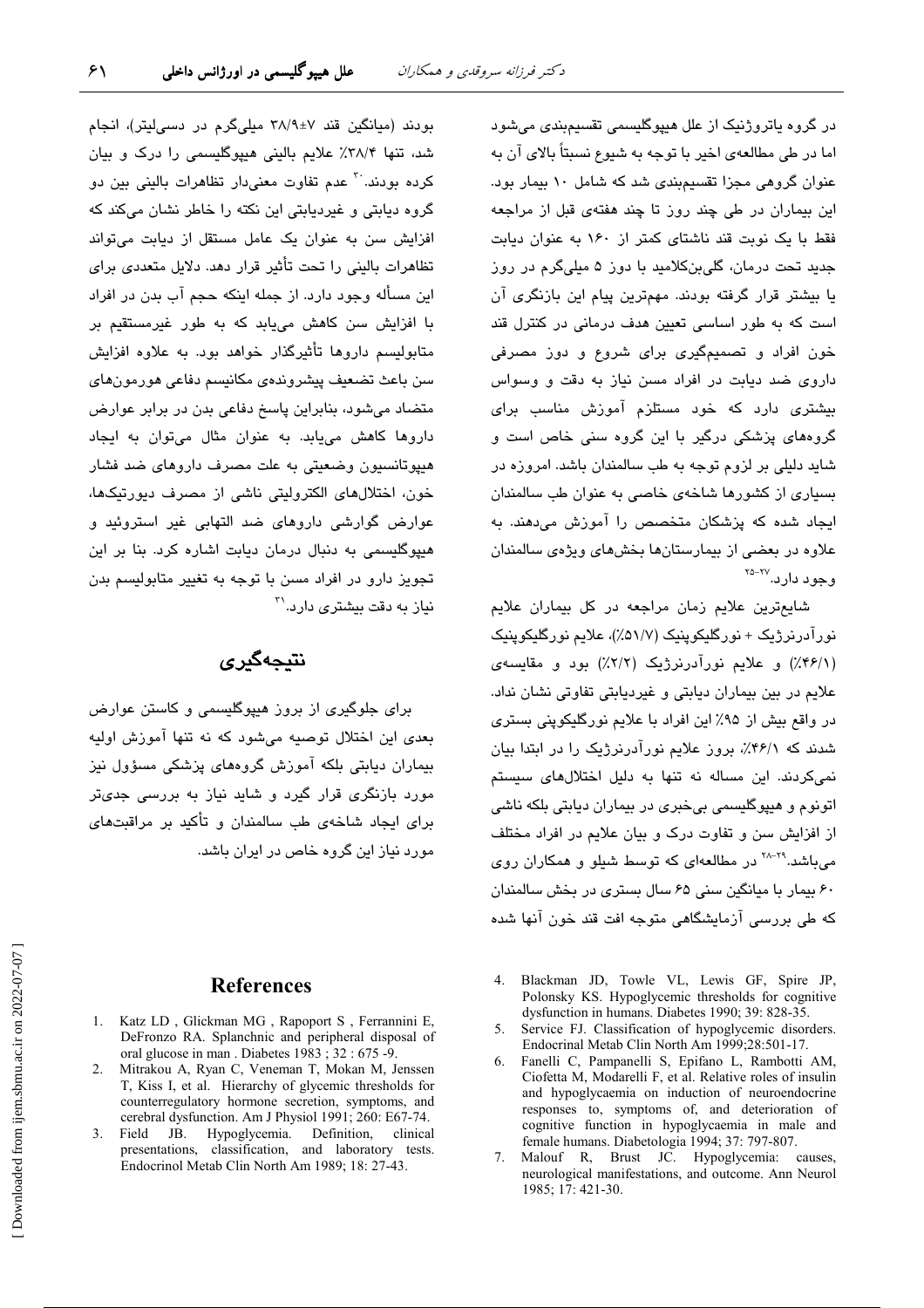- Fischer KF, Lees JA, Newman JH. Hypoglycemia in hospitalized patients. Causes and outcomes. N Engl J Med 1986; 315: 1245-50.
- $\mathbf{Q}$ Teal J, Starkey B, Marks V, et al. The prevalence of factitious hypoglycemia due to sulfonylurea abuse in the UK: a preliminary report. Practical diabetes. 1989;  $6:177-178$
- 10. van Staa T, Abenhaim L, Monette J. Rates of hypoglycemia in users of sulfonylureas. J Clin Epidemiol. 1997; 50: 735-41.
- 11. Seltzer H. Drug- induced hypoglycemia. A review of 1418 cases. Endocrinal Metab Clin North Am 1989; 18: 163-183.
- 12. Cryer PE. Symptoms of hypoglycemia, thresholds for their occurrence and hypoglycemia unawareness. Endocrinol Metab Clin North Am. 1999;28:495-500.
- 13. Banarer S, Cryer PE. Hypoglycemia in type 2 diabetes. Med Clin North Am. 2004; 88:1107-16.
- 14. Dagogo JS. Hypoglycemia in type 1 diabetes mellitus: Path physiology and prevention. Treat Endocrinol.  $2004.3.91-103$
- 15. Cryer PE, Davis SN, Shamoon H. Hypoglycemia in diabetes. Diabetes care. 2003;26(6):1902-12.
- 16. The Diabetes Control and Complications Trial Research Group. Adverse events and their association with treatment regimens in the Diabetes Control and Complications Trial. Diabetic Care. 1995;18:1415-27.
- 17. DCCT Research Group: Adverse events and their association with treatment regimens in the Diabetes Control and Complications Trial. Diabetes Cure 1995; 18:1415-27.
- 18. Service FJ. Classification of hypoglycemic disorders. Endocrinal Metab Clin North Am. 1999;28:501-517.
- 19. Marks V, Teale JD. Drug induced hypoglycemia. Endocrinol Metab Clin North Am. 1999; 28: 555-77.
- 20. Virally ML, Guillausseau PJ. Hypoglycemia in adults. Diabetes Metab. 1999;25:477-90.
- 21. Shorr RI, Ray WA, Daugherty JR, Griffin MR. Incidence and risk factors for serious hypoglycemia in older persons using insulin or sulfonylureas. Arch Intern Med 1997;157:1681-6.
- 22. Diedrich L, Sandoval SN. Hypoglycemia associated autonomic failure. Clin Autom Res. 2002;12:358-65.
- 23. Seysl SA, Paramore DS, Cryer PE. Hypoglycemia associated autonomic failure in advanced type 2 diabetes. Diabetes. 2002; 51:724-33.
- 24. Herbel G, Boyle PJ. Hypoglycemia. Pathophysiology and treatment. Endocrinol Metab Clin North Am. 2000;  $29.725 - 43$
- 25. Mendoza A, Kim yn, Chernoff A. Hypoglycemia in hospitalized adult patients without diabetes. Endocr pract. 2005;11:91-96.
- 26. Kagansky N, Levy S, Rimon E, Cojocaru L, Fridman A, Ozer Z, et al. Hypoglycemia as a predictor of mortality in hospitalized elderly patients. Arch Intern Med 2003; 163: 1825-9.
- 27. Braithwaite SS, Buie MM, Thompson CL, Baldwin DF, Oertel MD, Robertson BA, et al. Hospital hypoglycemia: not only treatment but also prevention. Endocr Pract 2004; 10 Suppl 2: 89-99.
- 28. LeRoith D. Non-islet cell hypoglycemia. Ann Endocrinol (Paris) 2004; 65: 99-103.
- 29. Fisher SJ, Bruning JC, Lannon S, Kahn CR. Insulin signaling in the central nervous system is critical for the normal sympathoadrenal response to hypoglycemia. Diabetes 2005; 54: 1447-51.
- 30. Shilo S, Berezovsky S, Friedlander Y, Sonnenblick M. Hypoglycemia in hospitalized nondiabetic older patients. J Am Geriatr Soc 1998; 46: 978-82.
- 31. Turnheim K. Drug therapy in the elderly. Exp Gerontol 2004; 39: 1731-8.